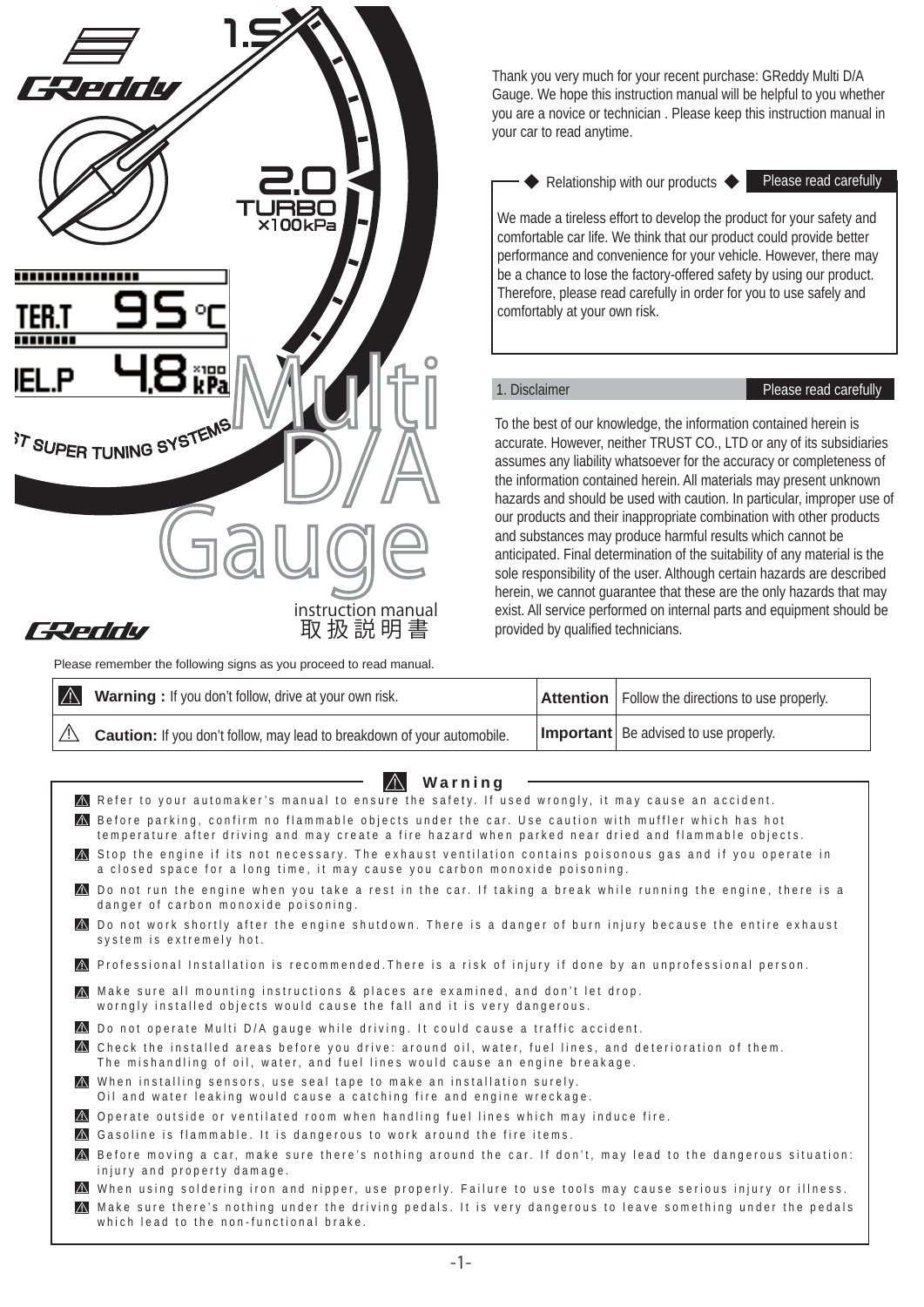$\triangle$  Installation involves disassembly operations: inner-outer covering parts of a vehicle and modification of electrical component. Please operate carefully since we don't have any responsibility of these operations.

**Caution**

 $\triangle$  Make sure not to do miswiring and short. Could lead to the wreckage of all electrical components.

 $\triangle$  Do not modify the sensor cord. Could lead to a short or bad connection as well as the crash of all electrical components.

 $\triangle$  Provide insulation by vinyl tape for soldered areas.

 $\triangle$  Pressure sensor is a precision component and fragile. Do not install near vibrating place, water, and under high temperature condition.

 $\Delta$  When drilling halls for the installation of exhaust temperature sensor, do not leave debris of cutting in the pipe.

 $\triangle$  Do not install the power unit near the place with humid and dust, exposed to direct light, nozzle of heater, etc.

 $\triangle$  Do not disassemble the product. It will be exempt from warranty.

 $\triangle$  Do not install in electrically noisy environments such as ignite signal area. Could lead to the sensor glitch.

## **Attention**

- When removing the minus terminal on the battery, there are things that lose memory: clock, audio, navigation system, electric seat. Read the instruction carefully before operation. After the operation finished, reconfigure settings according to instruction.
- Due to the precision mechanical equipment, do not drop or hit it hard.
- Soon after purchase, check all parts included as specified on the page 3 (Complete parts).
- Please contact us if you see the different numbers between the meter and power unit.
- Wipe with a dried cloth when you clean. When seeing the spots, wipe with a damp and tightly wrung out cloth.
- Should you have questions or concerns about our product,do not hesitate to contact us.

#### **For the technician**

Please return this manual with warranty to the customer when mounting is finished.

### **For the user**

Please pass this manual and warranty to others when renting out or transferring your vehicle possession.

#### **2. Product features**

- For car manufactured in Japan equipped with12V battery.
- Simultaneous display with a maximum of 3 items. Analogue and digital displays integrating 7 data.
- 7 displaying data are boost, water temperature, oil temperature, oil pressure, fuel pressure, exhaust temperature, and power voltage.
- There are two gauge faces for boost and oil. Optimum for turbo engine as well as NA engine.
- The power unit can be installed inside of the engine room with simple waterproof. Only one harness line pulled in the car so no need to pull several extra harness lines.
- Analogue meter is viewability considered: 270-degree view.
- Backlight with super luminosity LED lasts almost forever. In addition, the selectable backlight colors are white, green, red, blue, orange, purple, and light blue.
- Illumi interlocking switch is capable of dimming.
- All settings and changes can be performed by the remote controller. Easy settings with user-friendly icons and buttons.
- Peak value memory and warning function are configurable respectively.
- Performs IG key Opening/Ending demo on both analogue/digital displays.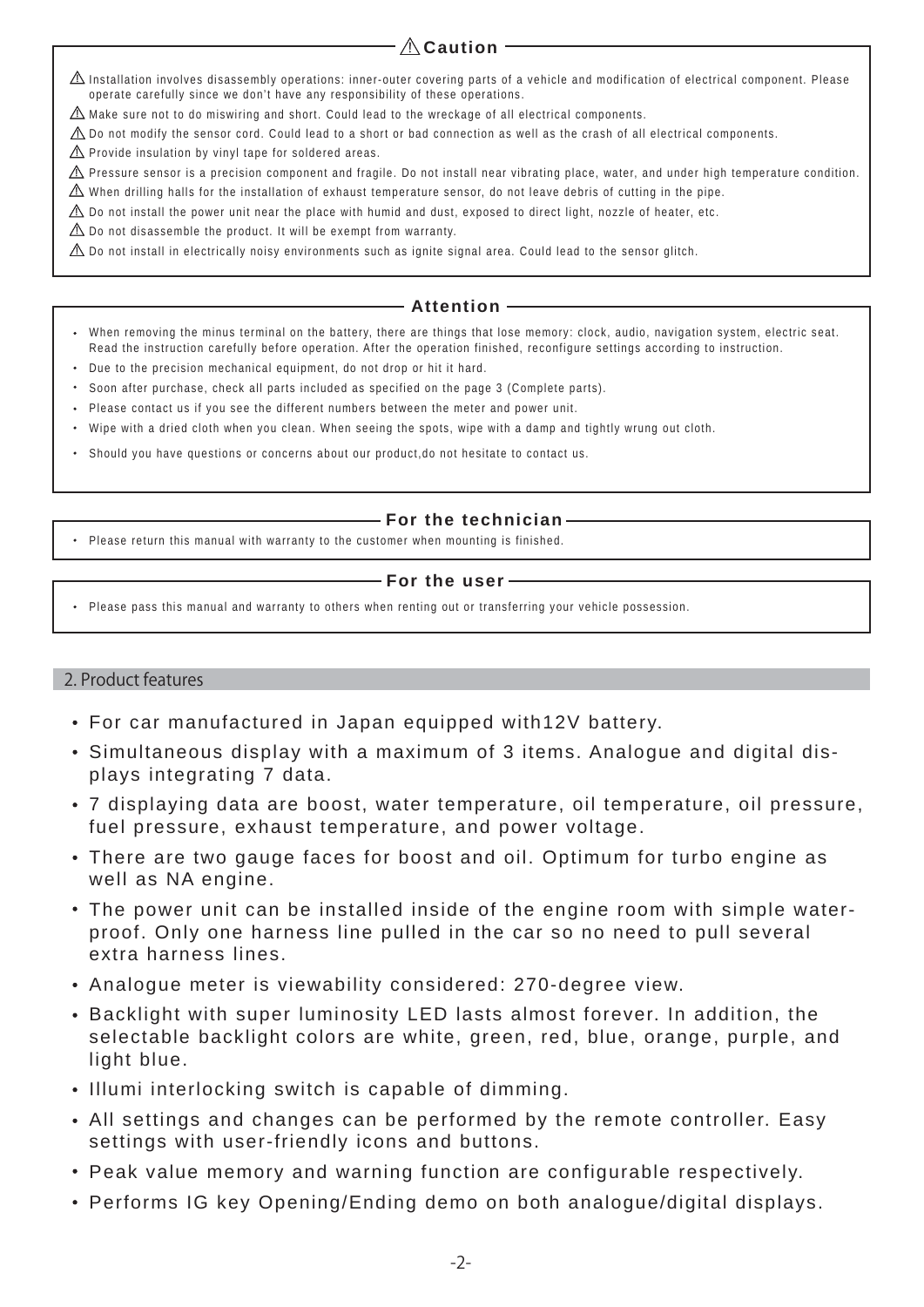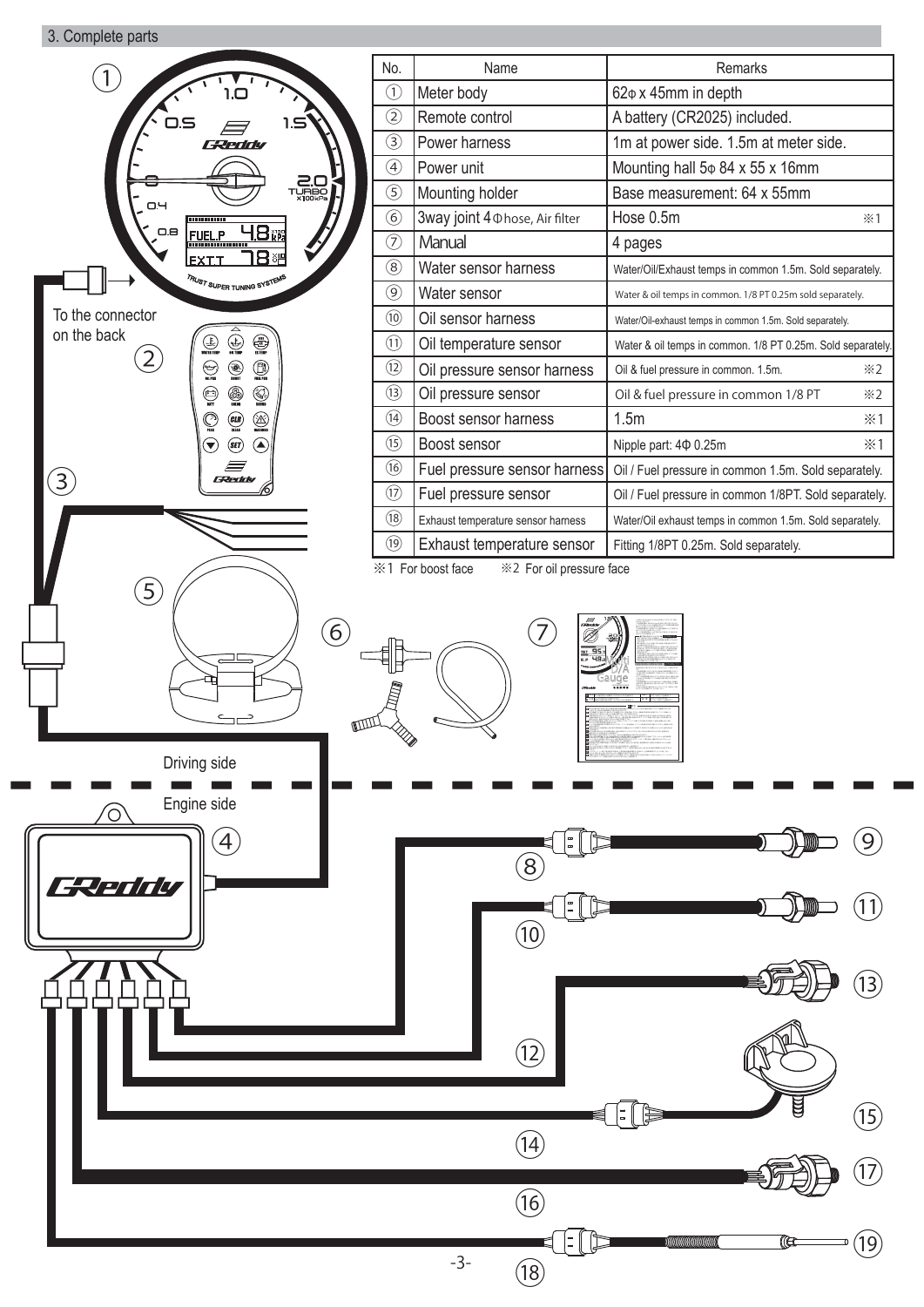**Caution**

 $\triangle$  When installing or uninstalling sensors, disconnect sensors from sensor harness. Do not twist harness on the sensor side.

## **Warning**

- **AN** Installation process should be examined carefully. Make sure not to fall anything. Misinstallation would lead to a danger of your driving and life.
- When installing sensors, fix them securely and use the seal tape not to leaking oil & water. Oil & water leaking would catch fire and lead to the wreckage of engine.

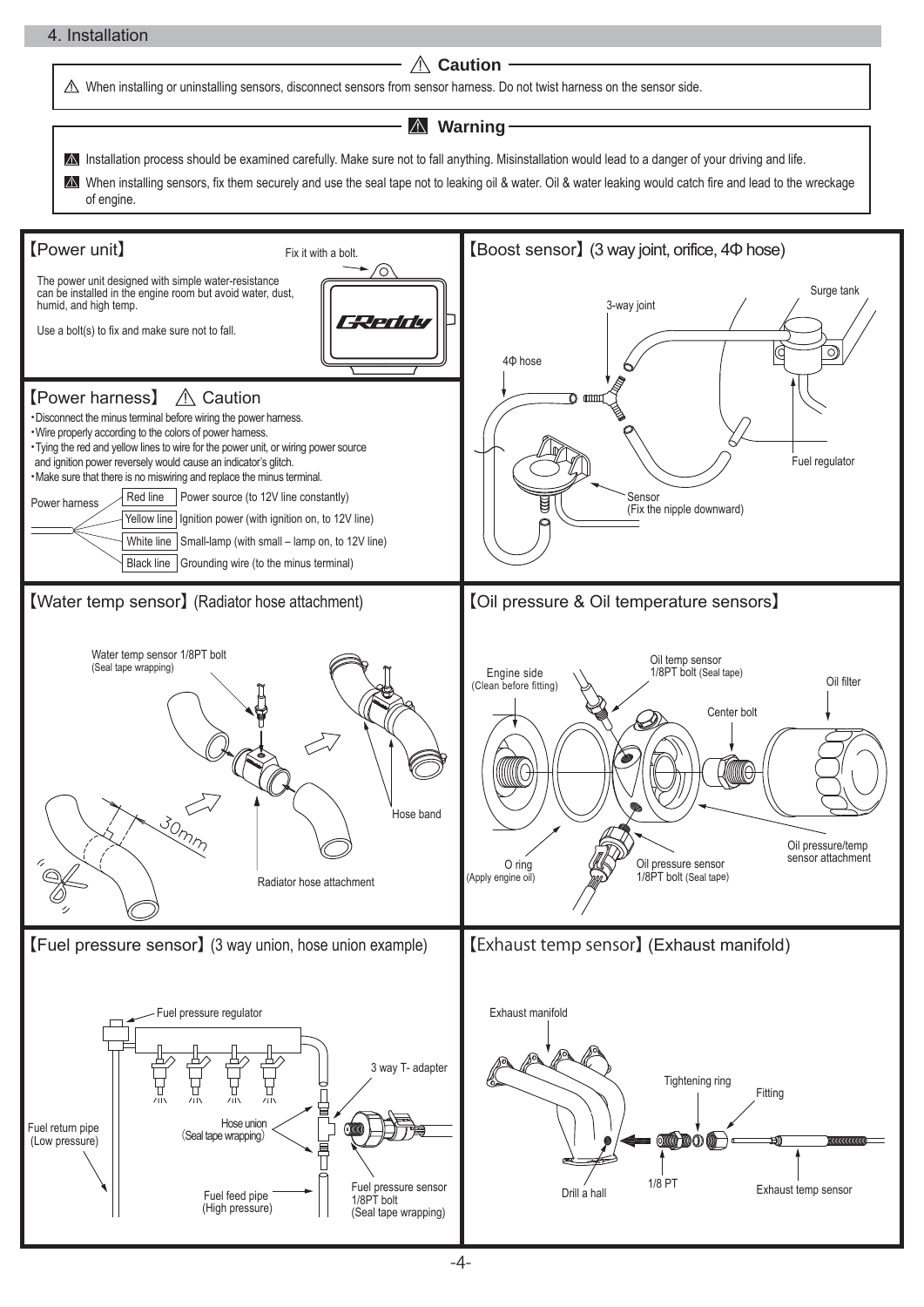### 5.Remote setting – Operation



**【**Display setting**】**

- $\circ$  To show 2 items The first press, the item comes on the top, and the second, the previous item comes down & new item comes up. The third press, the bottom item disappears.
- $\circ$  To show 1 item Press the button twice to show the desired item sole.
- Press SET to save your setting.

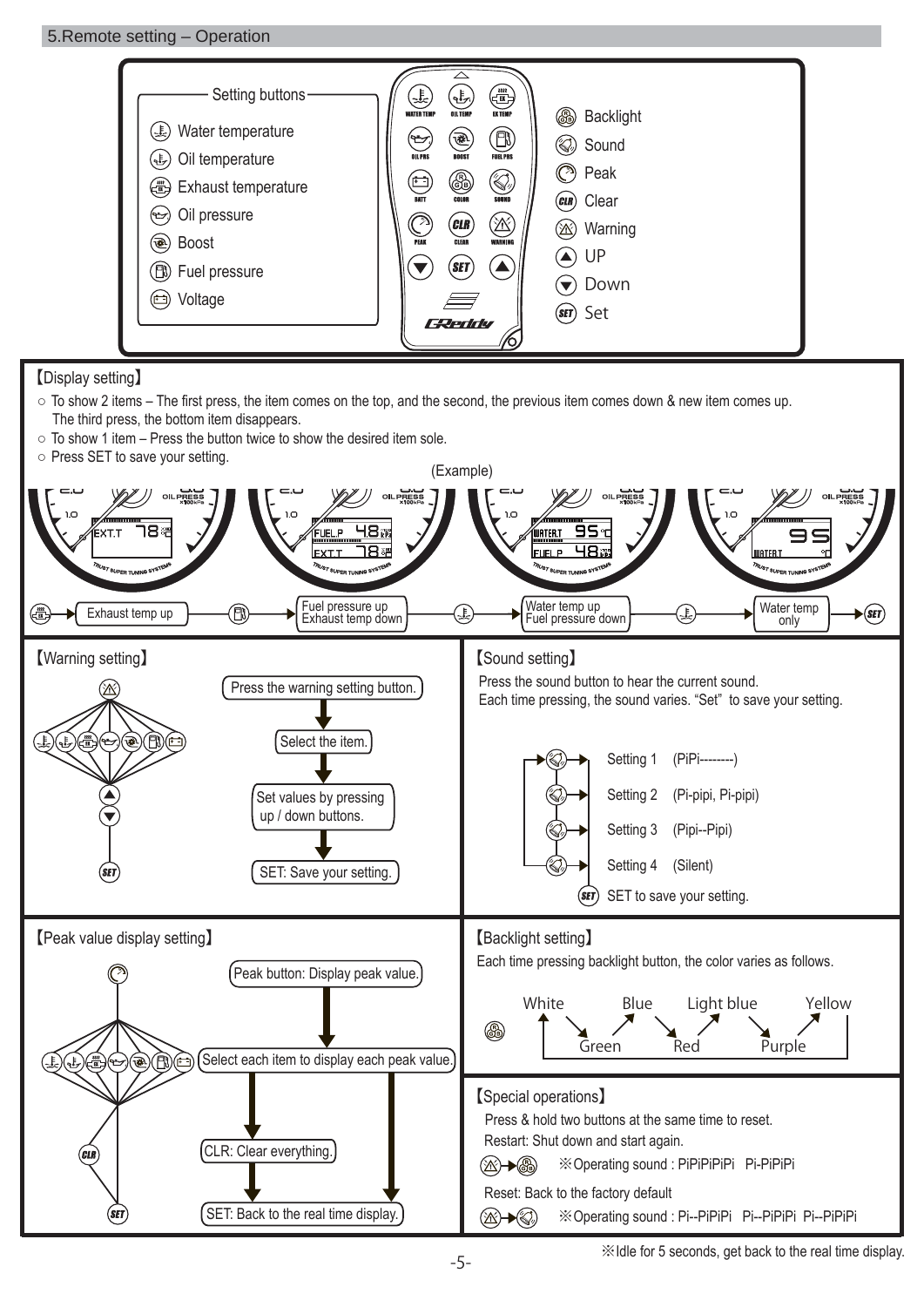## 6. Operation – Display

## **【** About display **】**

○Each item shows the following ranges and values.

| Item         | Display        | <b>MIN</b> | <b>MAX</b> | Value          | Current value |
|--------------|----------------|------------|------------|----------------|---------------|
| <b>Boost</b> | <b>BOOST</b>   | $-100$     | 250        | kPa            |               |
| Water temp   | <b>WATER.T</b> | 0          | 150        | $^{\circ}$ C   |               |
| Oil temp     | OIL.T          | 0          | 150        | $\int^{\circ}$ |               |
| Oil press    | OIL.P          | 0.0        | 12.0       | ×100 kPa       |               |
| Fuel press   | FUEL.P         | 0.0        | 12.0       | ×100 kPa       | <b>IOIFI</b>  |
| Exhaust temp | EXT.T          | 0          | 12.0       | ×10 °C         |               |
| Voltage      | <b>BATT</b>    | 9.0        | 17.0       |                | ite           |



## **【** Peak value display **】**

- $\circ$  During the real time display, if the peak button is pressed, the boost display points the peak value; the oil pressure display points the peak value and the digital display as well.
- ○While the meter pointing the peak value, if another button was clicked, its peak value will be shown.
- **※** Multi D/A Gauge stores updates after the power-off.
- **※** Please refer to "5. Remote setting operation" for the peak value operations.

# **【** Warning settings **】**

○During the real time display, press the warning setting button, select an objective item, and switch to its warning value setting.



Press item button while the peak value displays.

k P:

k Pa

ख्श

## **【** Warning behaviors **】**



 $\blacksquare$ 

 $\mathsf{C}$ 

 $\equiv$ 

<u>Jerk</u>

 $\mathop{\exists}\mathop{\Box}$ 

 $\Rightarrow$   $\Rightarrow$ 

 $\overline{a}$ 

 $\Box$ lou

 **※** Please refer to "5.Remote setting – operation" for warning & sound settings.